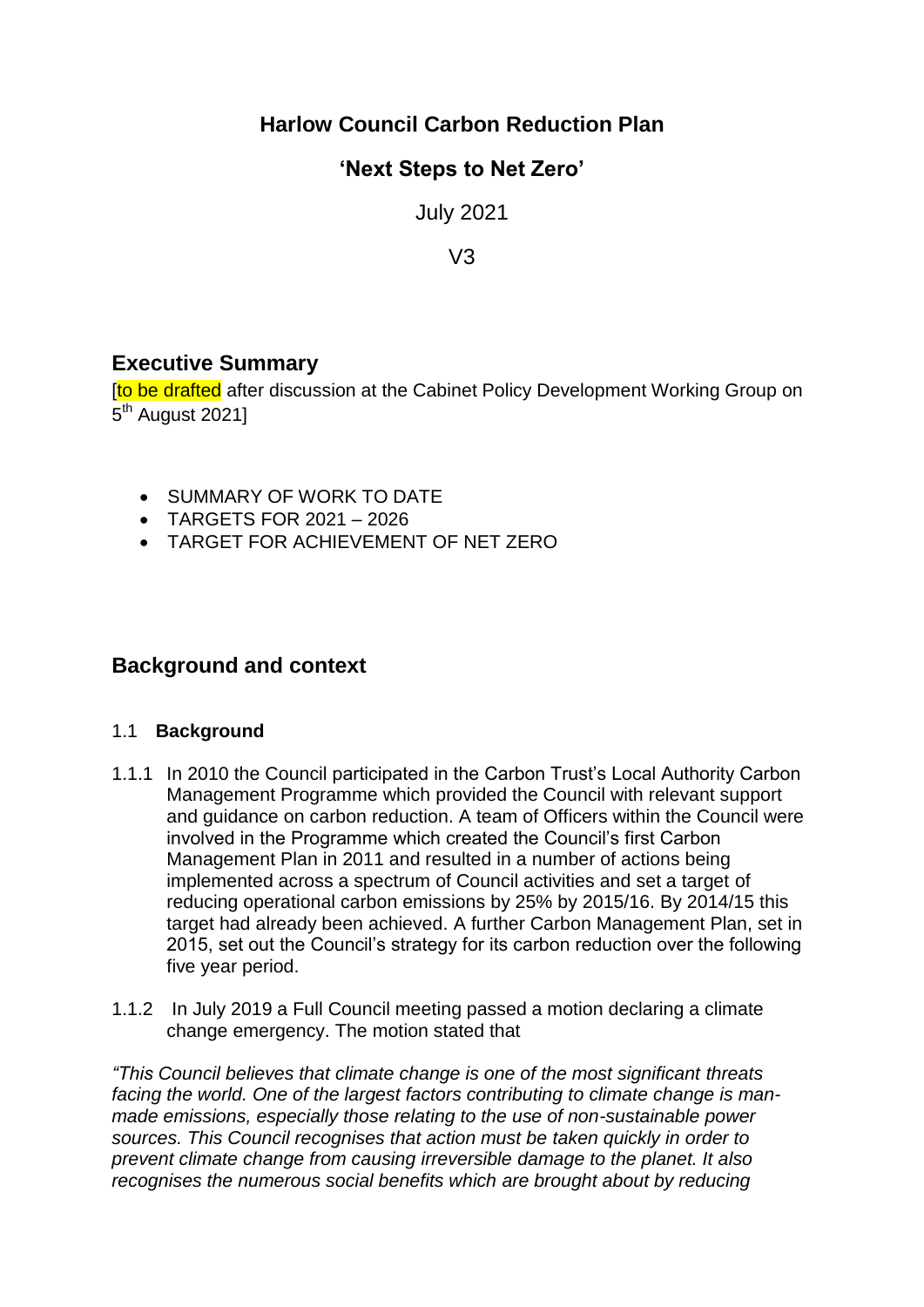*greenhouse gas emissions such as better air quality. This Council believes it is still possible to restore a safe climate and therefore declares a climate emergency"*

The declaration included two overarching principles to

- *i) Aim to reduce Harlow's net carbon emissions as far as possible;*
- *ii) Reduce the Council's carbon footprint at a greater rate than it is already committed to doing so.*

#### **It is now proposed that these principles are replaced by an unambiguous target of Harlow Council, as an organisation, achieving Net Zero carbon emissions by XXXX – (to be discussed at Cabinet Policy Development Working Group).**

- 1.1.3A draft initial strategy was approved by Cabinet Overview Working Group in August 2019; this identified three main work streams: Property, Environment and Community Leadership. The below actions were completed in the 2019/20 financial year:
	- Creation of a program of new tree and hedgerow planting across the town, planting 5,100 trees in 2019/20.
	- A commitment from HTS to move towards the introduction of an electric vehicle fleet.
	- Reaffirmation of its commitment to the Garden Town development's principles of sustainable development and transport, as set out in the Harlow & Gilston Garden Town vision statement at the Cabinet meeting of March 2019.
	- Eliminated the use of single use plastics in line with the government ban across all public council buildings in October 2020, ahead of the national implementation date of April 2021.

#### 1.2 **What is climate change mitigation/adaptation?**

- 1.2.1 In order to reduce the effects of Climate Change, actions are split into two categories, those that minimize the effects of climate change (mitigation) and those that help the environment, and those who live in it, to cope with the changes Climate Change brings (adaptation).
- 1.2.2The Councils' Climate Change Emergency declaration initially focused upon the mitigation of climate change through reduction of emissions within the District and the carbon footprint of the Council's own operations. The impact of Climate Change on the local environment is not yet widely evident, however we will look to identify and monitor the effects that Climate Change is already having on the District, for example through extreme hot and cold weather events, localized flooding or water shortages. Through early monitoring, the adaptations required to the natural and built environment will be fully understood and enacted in good time.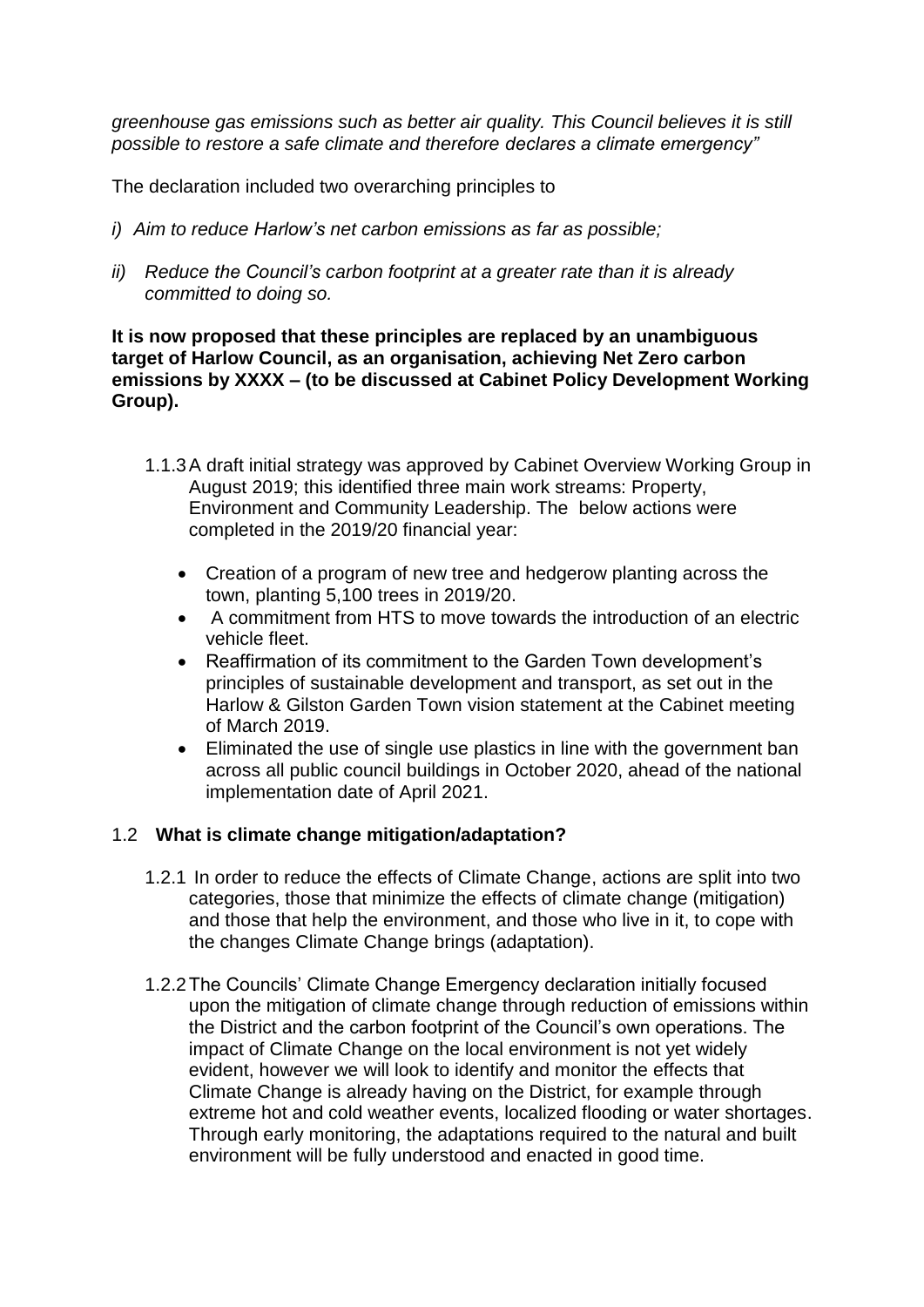#### 1.3 **What is the UK position?**

- 1.3.1In June 2019 Parliament set in law a commitment to reach net zero emissions by 2050. This is quantified as a reduction of at least 100% on the carbon emission levels of 1990. In order to meet this target the UK government is taking a broad approach which includes carbon budgeting, investment in green skills and jobs and engaging citizens to identify and prioritise actions to achieve net zero.
- 1.3.2Under the Climate Change Act 2008 (the 2008 Act), the Government must set five-yearly carbon budgets, twelve years in advance, from 2008 to 2050. A carbon budget places a restriction on the total amount of greenhouse gases the UK can emit over a 5-year period. The UK is the first country to set legally binding carbon budgets. In 2011 the first 'Carbon Plan' was issued which sets out how the government will meet the carbon budgets set from 2008-2027. The plan includes actions to achieve low carbon buildings, transport, industry, energy generation as well as actions relating to land use and waste reduction.
- 1.3.3The UK Government has also set up a Green Investment Bank and has made available several tranches of funding designed to boost green jobs and skills. The Council is able to make use of a number of these funding schemes, including the Public Sector De-carbonisation Scheme and electric vehicle charging point grants.
- 1.3.4 A citizen's assembly (Climate Assembly UK) was formed in 2020 and produced a report entitled The *Path to Net Zero*. The report shows how a representative sample of the population believe the UK should meet its net zero emissions commitment with detailed recommendations across ten areas including: how we travel; what we eat and how we use the land; what we buy; heat and energy use in the home; how we generate our electricity; and greenhouse gas removals. Parliament will use the report to support its work on scrutinising the Government's climate change policy and progress on the target.

## **Harlow's principles and targets**

- 2.1 Harlow's baseline for carbon emissions was 2700 tonnes of CO2. The Council's previous Carbon Reduction Strategy (2016-21) set a target of reducing this by 25%. By March 2021, carbon emissions had reduced to 1634 tonnes – a reduction of 39%.
- 2.2 The Council will set a target to reach net zero emissions from its own activities of XXXX
- 2.3 For the Carbon Reduction Plan of 2021-26 a target of a further 15% reduction is suggested. The roll out of LED lighting across Council buildings and the introduction of photo-voltaic cells to generate electricity will help to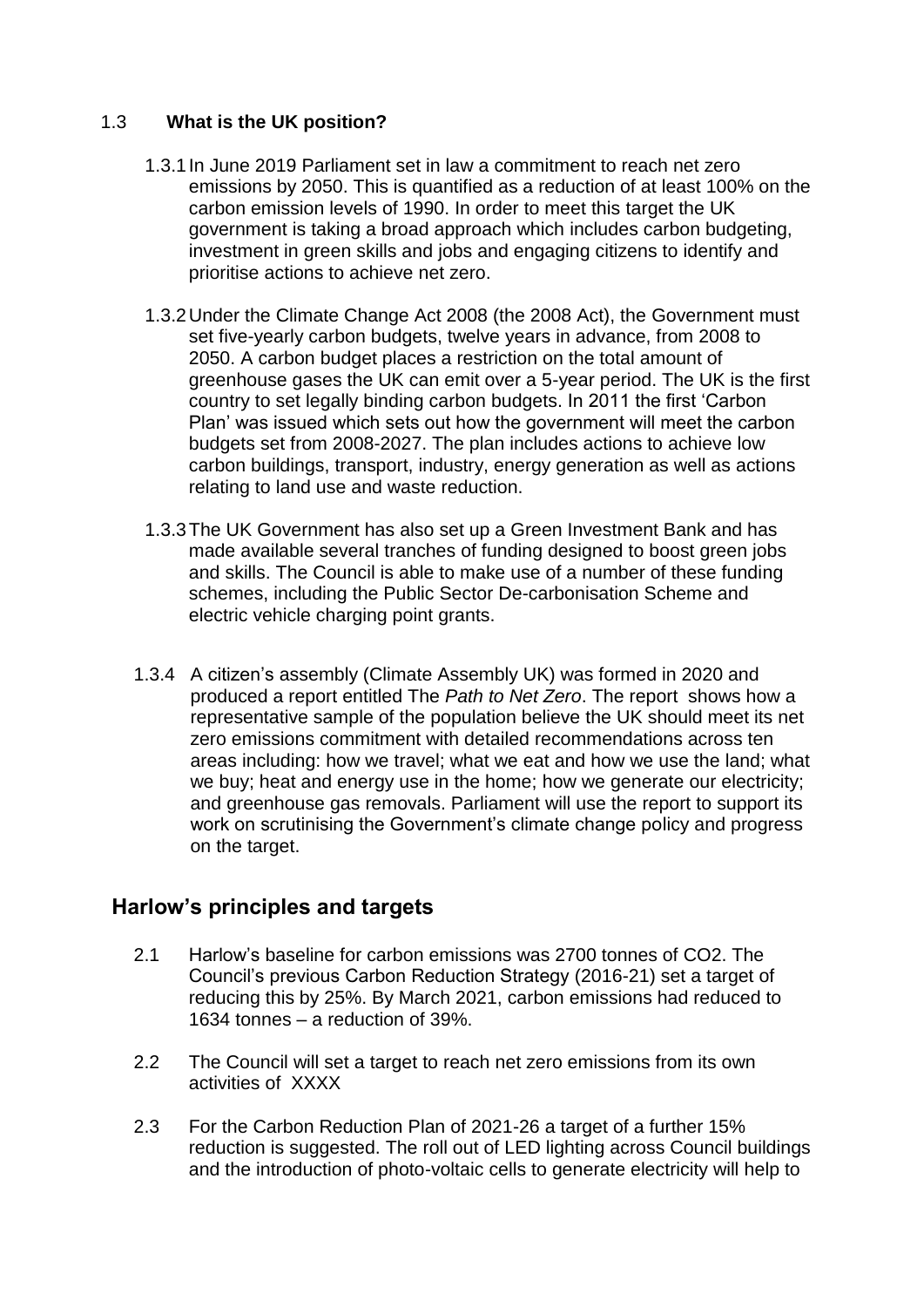achieve this. Many of the 'quick wins' in carbon reduction have already been secured and further reductions will require substantial investments. The main contributor to this will be a move away from gas fired boilers and into sustainable sources of energy.

- 2.4 As part of this process the Council is a participating in the CDP Cities Climate Change Reporting programme from 2021. Disclosing environmental data through this process allows the Council to evaluate current performance, specifically in relation to adaptation, benchmarking performance against peers and identifying areas of opportunity. The first results from this programme will be available in the autumn of 2021.
- 2.5 Identifying carbon reduction projects in terms of payback period is a successfully adopted approach for the Council. The Council's Environment Reserve was established as an 'Invest to Save' fund for energy efficiency projects. The use of an earmarked reserve enables a clear overview of the savings being achieved and ensures that they are fed back into the Fund to enable delivery of future projects.
- 2.6 There are a number of climate change mitigation and adaptation actions that have been identified under the key areas of Property, Environment and Transport and Community Leadership. By focusing on both mitigation and adaptation the Council is seeking to reduce the impact of day to day living on the environment beyond that caused by greenhouse gas emissions.
- 2.7 Later this financial year a broader report will be brought forward which will set out a more detailed Climate Change Strategy. This strategy document will outline how the Council, through use of its own powers and through partnership working with others, will achieve a broader reduction in carbon emissions across the town beyond what the Council can achieve as an organisation. This will include use of the Council's planning policies such as a revamped Design Guide, the HGGT Sustainability Guide as well as use of environmental enforcement powers. It will also include details of measures to improve household recycling across the town. Broader environmental measures will also be identified such as encouraging the take up of electric vehicles through increasing charge points, an increase in tree planting and a focus on increasing the use of forms of sustainable transport. Consideration will also be given to how Harlow Council can move from achieving Net Zero to delivering Negative Zero emissions.

## **Actions – mitigation and adaptation**

3.1 The Council recognizes that it has a role to play both in its own right and in partnership with others to implement actions and support initiatives that will achieve its overriding principles. It is proud of the work already being done with key partners and will look to build upon these as it moves to its net zero emissions target: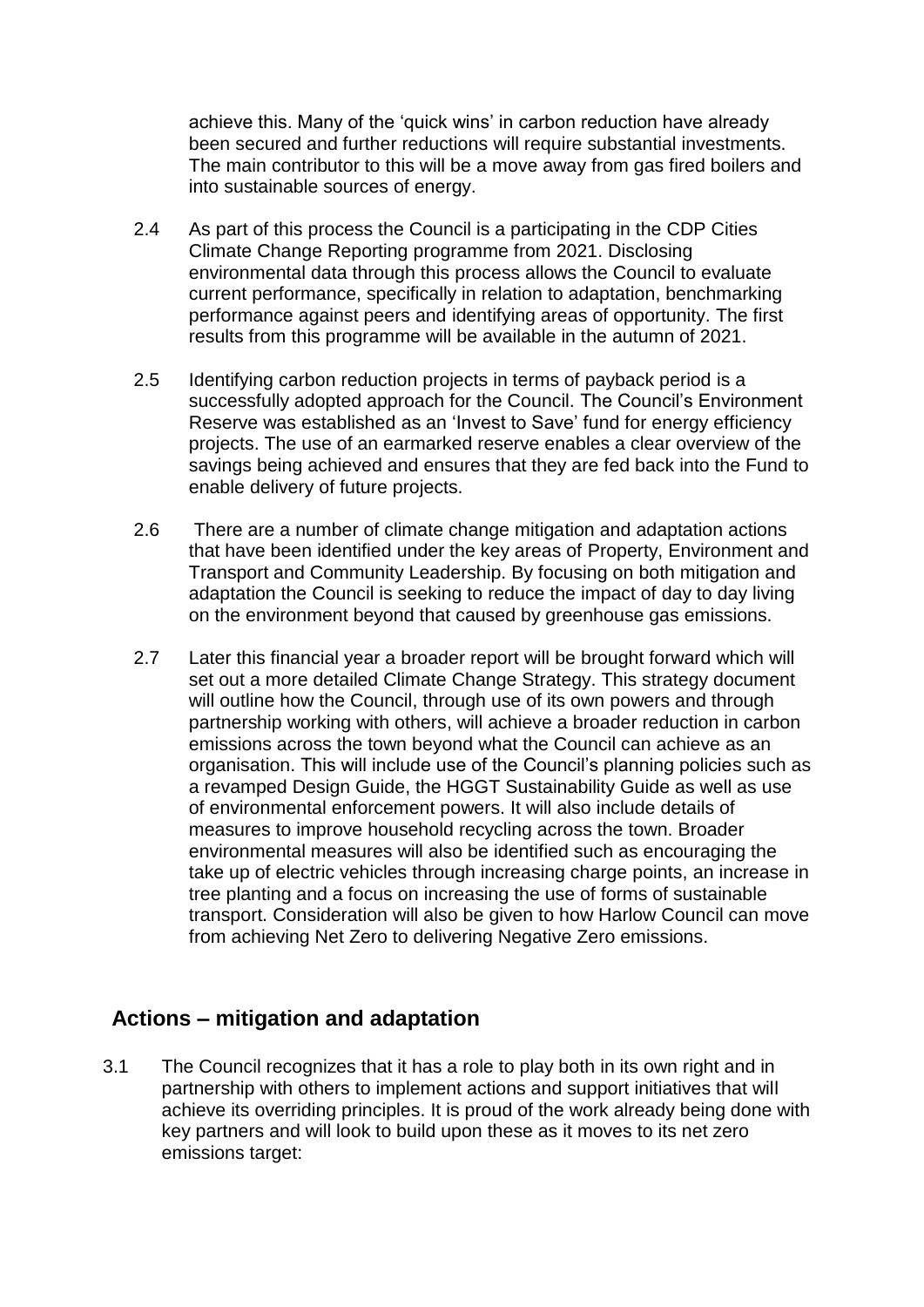- Harlow and Gilston Garden Town: In June 2021 Harlow Council reaffirmed its commitment to the Garden Town development's principles of sustainable development through adoption of the HGGT Sustainability Guide. This has now been adopted as a material consideration for planning applications across the town and sets clear standards for sustainability in new housing and commercial developments.
- Harlow Innovation Park: the first two buildings on the Innovation Park, Nexus and Arise were both designed to BREEAM 'Excellent' standard.
- HTS have set out a commitment to transfer its vehicle fleet to a fully electric one as soon as the range of vehicles required is available on the market

#### 3.2 **Property** and Staff Contributions

The Council's own estate has been subject of two Carbon Management Plans since 2011, the first achieving a reduction of 25% on a 2008 baseline, the second a further 25% on a 2014 baseline. A number of significant investments have been made in buildings services, alongside behavioral changes and a move to using electricity generated from 100% renewable sources.

When considering carbon emissions from its own estate, the Council takes into consideration those areas which it can measure, and affect the levels of change required to reduce carbon emissions. The diagram below shows this scope of emissions



**Harlow Council Scope of Emissions**

The Council's Housing stock is considered within two year HECA reports which address the energy portion of the carbon footprint of the housing stock, and the associated issue of fuel poverty. So as not to double count carbon these emissions are reported separately..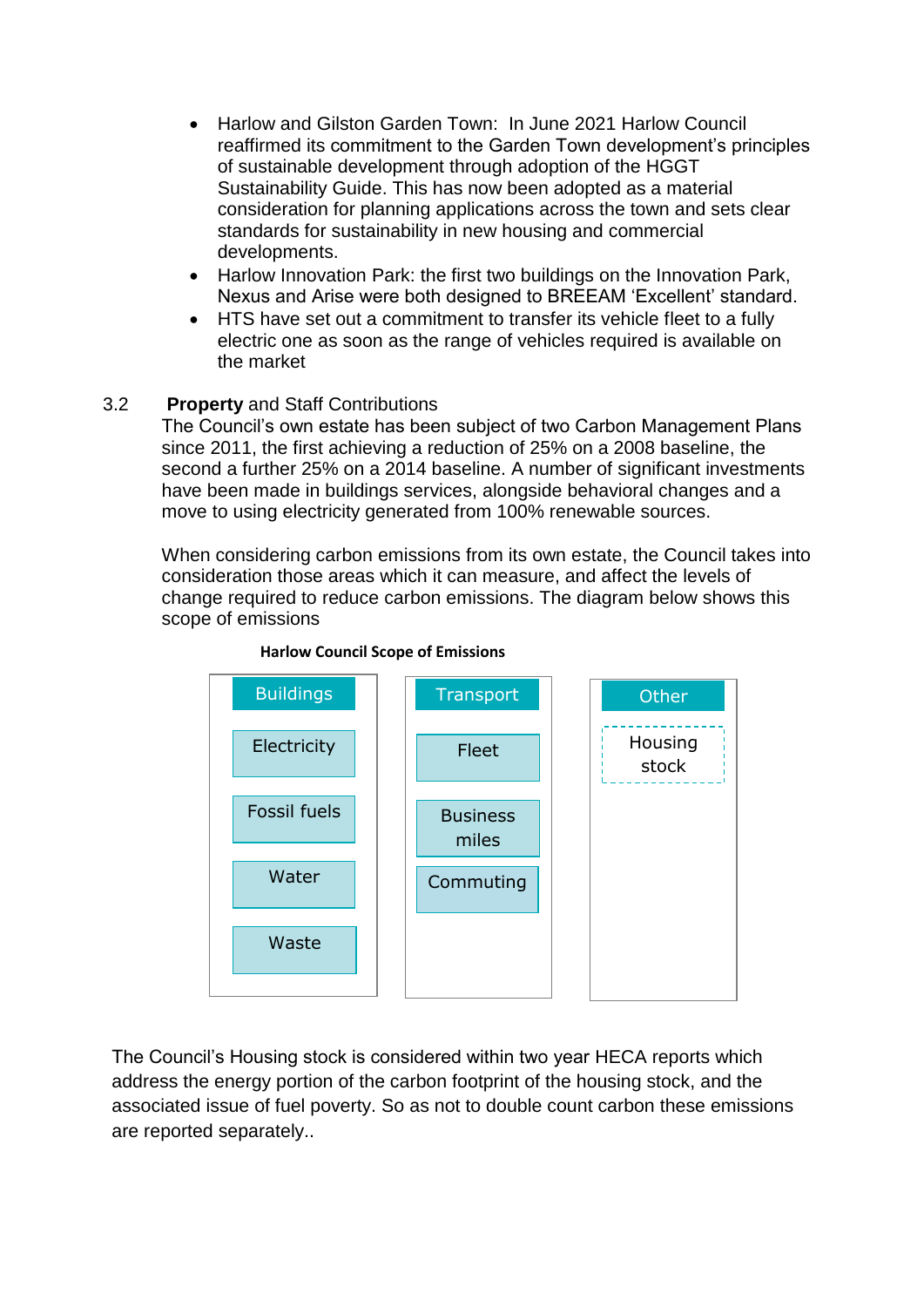Good data management allows effective measurement and quantification of the benefits of any given project. Data collection for the Council's carbon footprint follows the methodology used since 2011, allowing robust comparison of reduction across previous years actions, and future plans to follow. Data for energy and water usage is provided on a monthly basis through the Council's suppliers, with gas and electric data provided electronically. Data for waste collection is supplied on request from the Council's waste contractor and transport data is collated through the Human Resources service at the Council, Kier Harlow and our waste contract partners.

Through the work of the Staff Travel Group, Council employees are being encouraged to shift to sustainable modes of transport such as cycling and walking. However, this only forms a small element of the Council's transport related emissions. Achieving significant reductions in transport emissions will require cooperation from the Council's partners and contractors in how they procure and manage their fleet, including HTS Ltd. Every partner or contractor of the Council is encouraged to collate quarterly data on their own carbon emissions and set targets for reduction, thereby contributing to the overall Council target to reduce emissions



A comparison of the Council's Co2e emissions for the past 5 years is shown below:

Previous Carbon Management Plans have demonstrated the value at stake in terms of carbon and cost if no action is taken; this 'Business As Usual', (BAU) scenario shows the effect on the Councils own operations if the Council chooses to take no action in relation to reducing its CO2 emissions. It has become clear since the last Carbon Management Plan was written however that the Value at Stake for Harlow is part of a much bigger global value at stake in terms of the global carbon reduction targets set through the Paris Agreement in 2015. A future Climate Change Strategy will seek to address this.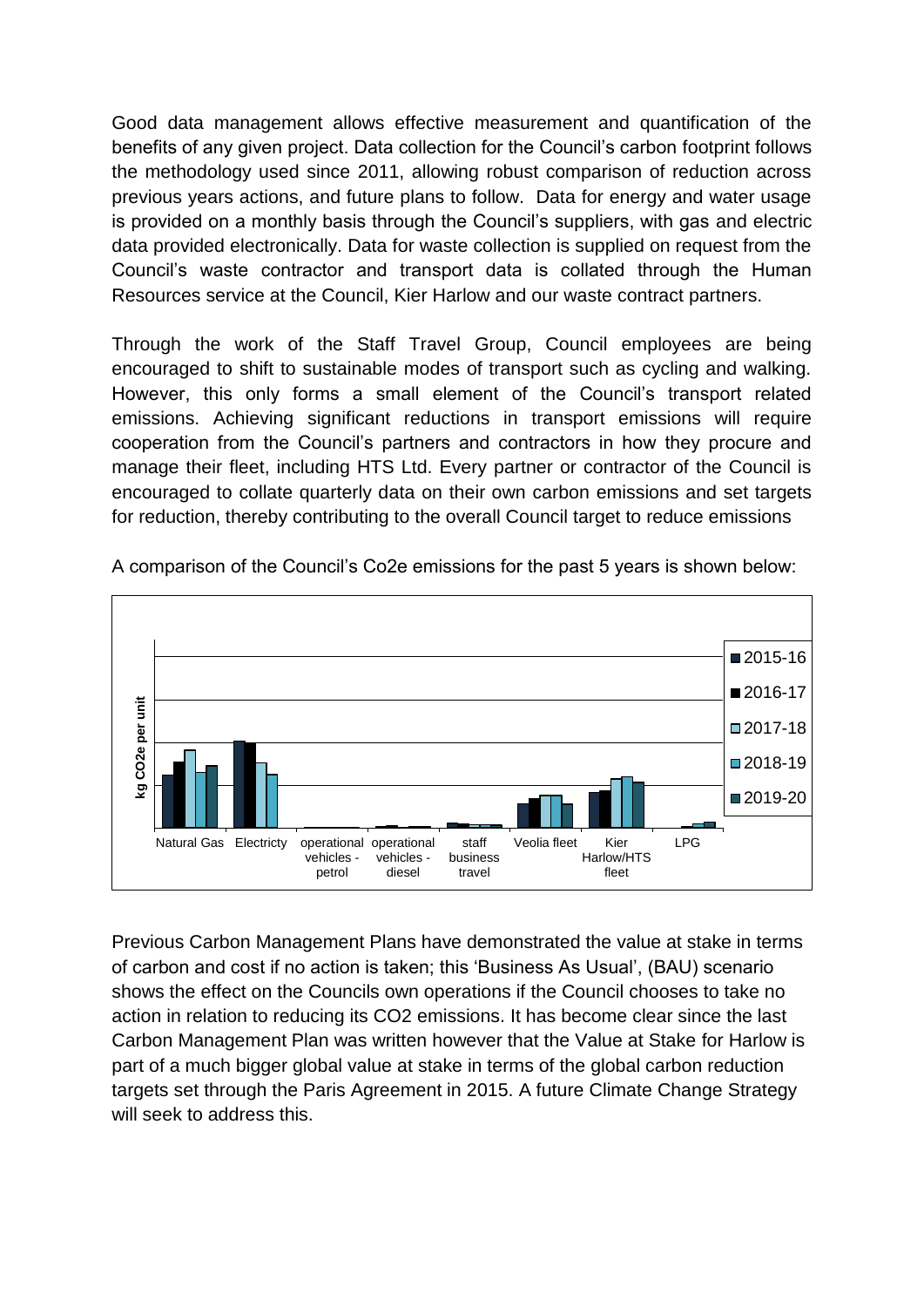## **ACTION PLAN**

#### **PROPERTY**

| <b>Property</b>                                                                                                          |                                         |                                       |                           |  |
|--------------------------------------------------------------------------------------------------------------------------|-----------------------------------------|---------------------------------------|---------------------------|--|
| Short Term Actions 2021-2023                                                                                             |                                         |                                       |                           |  |
| Action                                                                                                                   | Timescales and<br>status                | Performance<br>measurement/monitoring | Mitigation/<br>adaptation |  |
| Installing photovoltaic<br>panels on all public<br>council buildings<br>within the next two<br>years.                    | Completion<br>$2022 - work$<br>underway |                                       |                           |  |
| Installing LED lighting<br>in Civic Centre, Latton<br><b>Bush Centre and</b><br><b>Leah Manning Centre</b>               | Completion<br>$2022 - work$<br>underway |                                       |                           |  |
| Re-include 100%<br>renewable energy as<br>part of energy supply<br>contracts renewal for<br>electricity                  |                                         |                                       |                           |  |
| ECC bulk energy buy                                                                                                      |                                         |                                       |                           |  |
| <b>LAD GHG Green</b><br>Homes grant                                                                                      |                                         |                                       |                           |  |
| Food miles - Local<br>suppliers for sandwich<br>run, meeting<br>refreshments, LMC<br>day guest service,<br>Civic dinner, |                                         |                                       |                           |  |
| Develop plan and<br>targets for HTS (H&R)<br>renewable/efficiency<br>standards.                                          |                                         |                                       |                           |  |
| <b>Regeneration Plans</b><br>for Town centre -<br>inclusion of green<br>infrastructure,<br>renewables, carbon            |                                         |                                       |                           |  |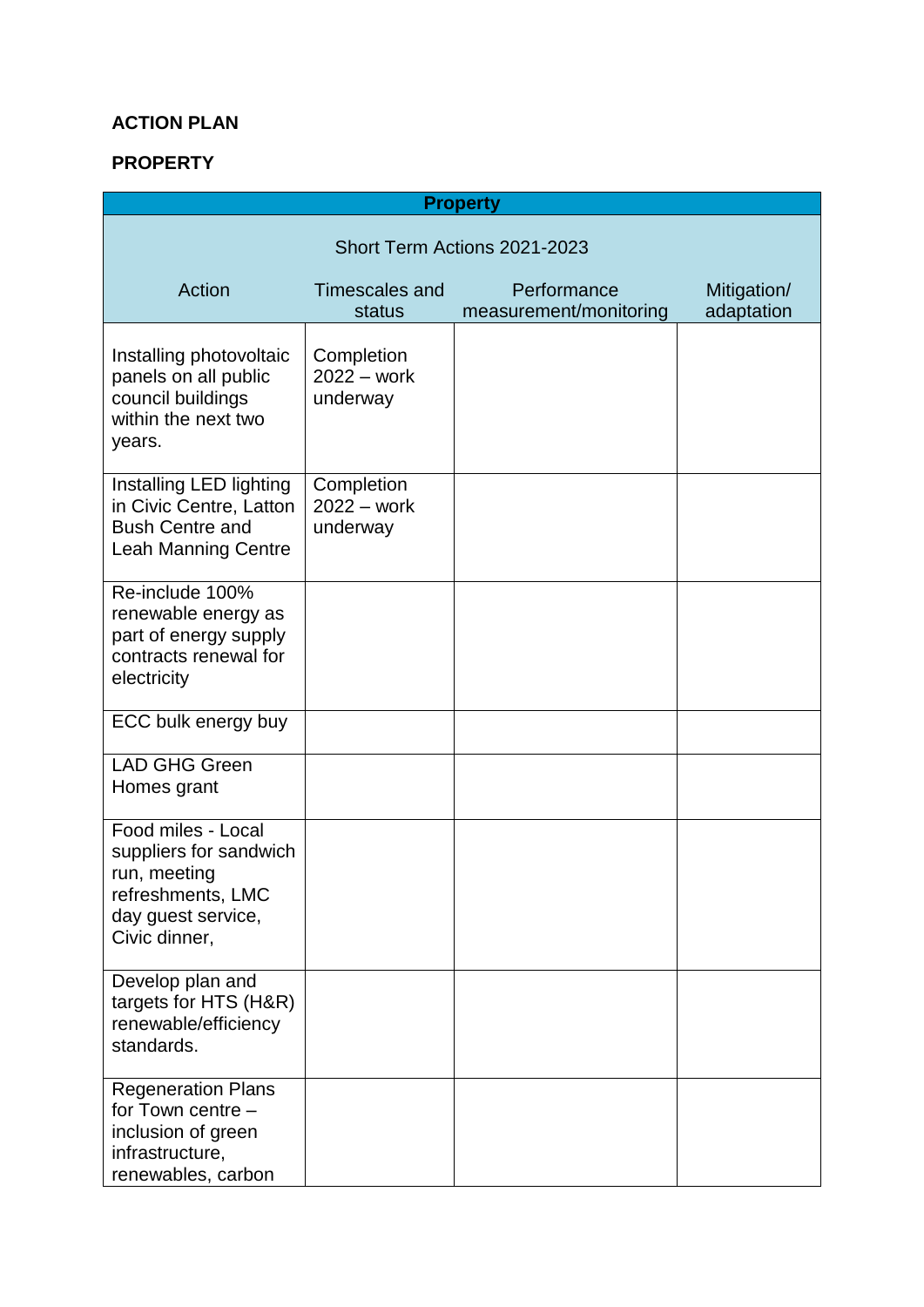| neutral buildings                                                                                                                     |                                 |                                       |                           |  |
|---------------------------------------------------------------------------------------------------------------------------------------|---------------------------------|---------------------------------------|---------------------------|--|
|                                                                                                                                       | Medium Term Actions 2024-2026   |                                       |                           |  |
| Action                                                                                                                                | <b>Timescales and</b><br>status | Performance<br>measurement/monitoring | Mitigation/<br>adaptation |  |
| LED streetlights -<br>incl. County                                                                                                    |                                 |                                       |                           |  |
| Better Homes in<br><b>Housing Strategy?</b><br>Fuel poverty                                                                           |                                 |                                       |                           |  |
| Strategy?                                                                                                                             |                                 |                                       |                           |  |
| Solar roof field<br>(commercial)                                                                                                      |                                 |                                       |                           |  |
| Boiler upgrades                                                                                                                       |                                 |                                       |                           |  |
| Offset carbon<br>emissions from gas<br>consumption                                                                                    |                                 |                                       |                           |  |
| Develop plan for all<br>new Council housing<br>building to be Carbon<br>neutral                                                       |                                 |                                       |                           |  |
| Long Term Actions 2027 onwards                                                                                                        |                                 |                                       |                           |  |
| Action                                                                                                                                | <b>Timescales</b><br>and status | Performance<br>measurement/monitoring | Mitigation/<br>adaptation |  |
| Develop plan for<br>retrofitting the fabric of<br>existing Council<br>housing stock to be<br>energy efficient                         |                                 |                                       |                           |  |
| Long term Housing<br>strategies around<br>energy efficiency -<br>services and<br>renewables (District<br>heating – move from<br>gas?) |                                 |                                       |                           |  |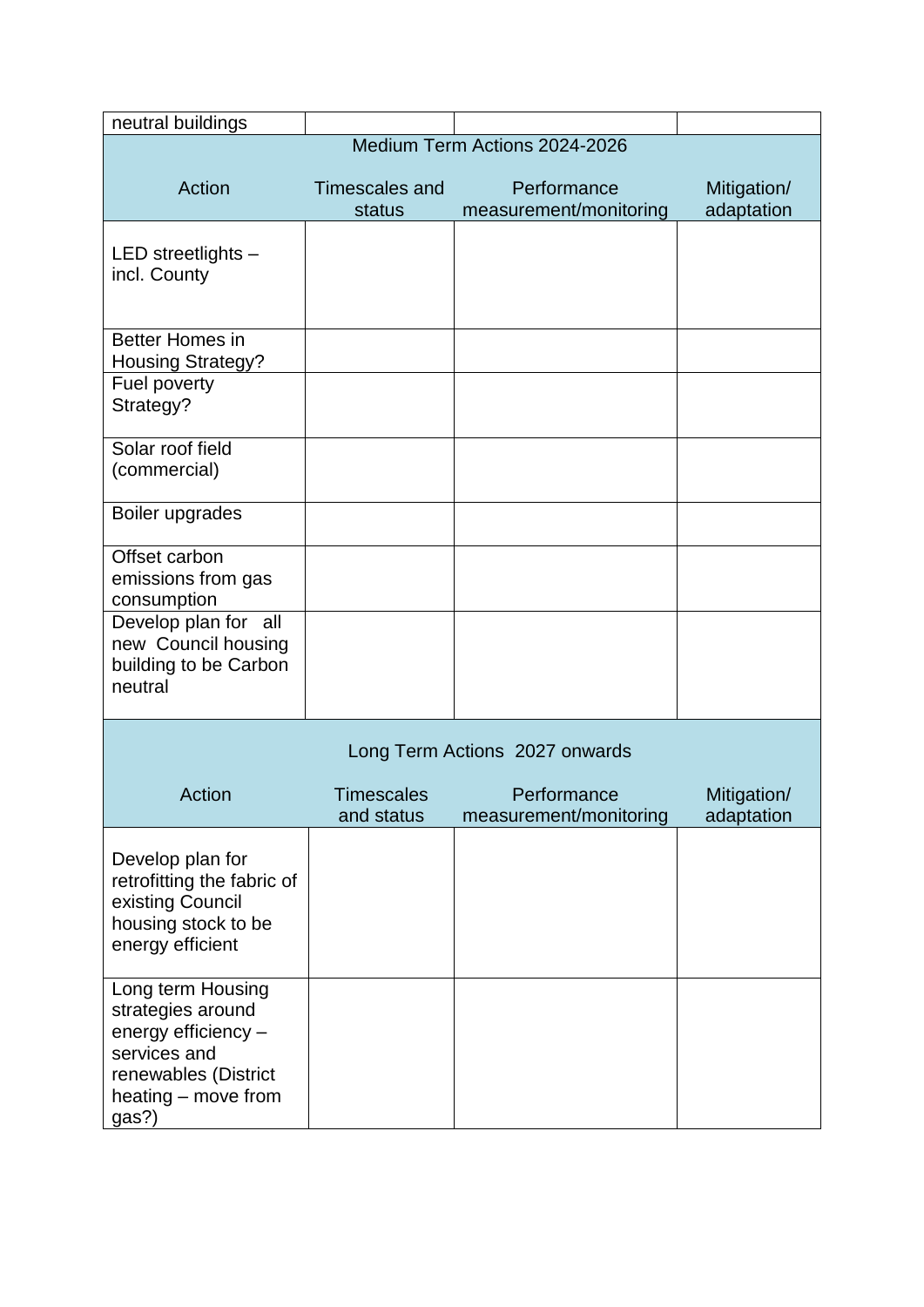# 3.3 **Environment and Transport**

The current and future actions within the Environment and Transport work stream are as below

| <b>Environment and Transport</b>                                                                             |      |                                     |                                       |                           |
|--------------------------------------------------------------------------------------------------------------|------|-------------------------------------|---------------------------------------|---------------------------|
| Short Term Actions 2021-2023                                                                                 |      |                                     |                                       |                           |
| Action                                                                                                       |      | <b>Timescales</b>                   | Performance                           | Mitigation/               |
|                                                                                                              |      | and status                          | measurement/monitoring                | adaptation                |
| Devise further tree<br>planting strategies and<br>set planting targets for<br>the medium to long<br>term.    | 2021 | November                            |                                       | Adaptation                |
| Installing electric car<br>charging points across<br>all council car parks<br>within the next three<br>years |      |                                     |                                       | Mitigation                |
| Promoting the<br>installation of electric<br>car charging points in<br>residential areas                     |      |                                     |                                       |                           |
| Develop and<br>implement a Staff<br>Travel plan to increase<br>use of sustainable<br>transport               |      |                                     |                                       |                           |
| <b>Complete EST fleet</b><br>report for Harlow fleet                                                         |      |                                     |                                       |                           |
| <b>Planning Policy</b><br>development-<br>Development of new<br><b>Harlow Design Guide</b>                   | 2022 | December                            |                                       |                           |
| Medium Term Actions 2024-2026                                                                                |      |                                     |                                       |                           |
| Action                                                                                                       |      | <b>Timescale</b><br>s and<br>status | Performance<br>measurement/monitoring | Mitigation/<br>adaptation |
| TROs - no idling                                                                                             |      |                                     |                                       |                           |
| Promote the development<br>of Electric Vehicle charging<br>forecourts                                        |      |                                     |                                       |                           |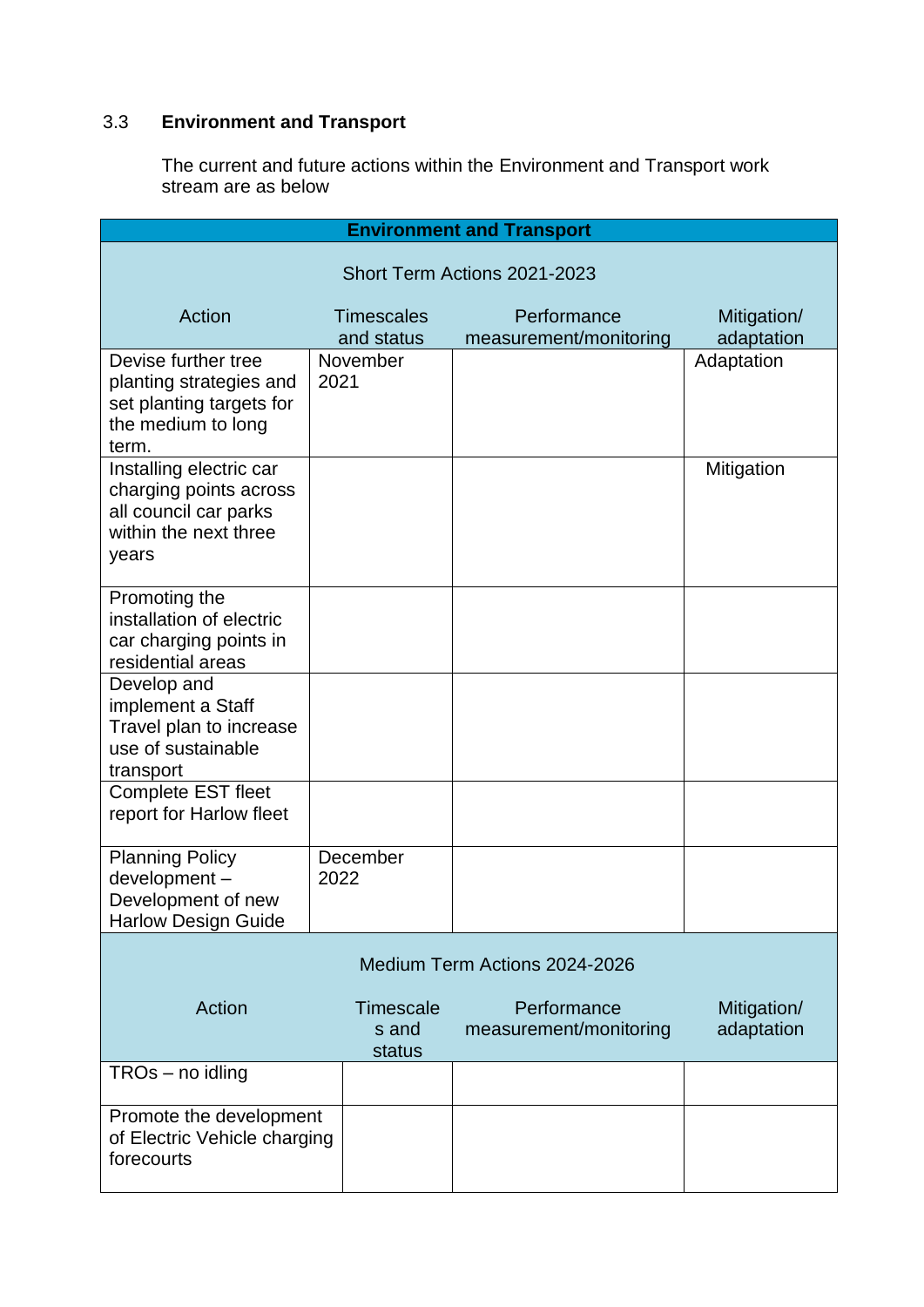| Installation of water<br>fountains in public places<br>that reduces the use of<br>single use plastic water<br>bottles.                                                  |                  |                                |             |
|-------------------------------------------------------------------------------------------------------------------------------------------------------------------------|------------------|--------------------------------|-------------|
| Develop a plan for HTS<br>(Property & Environment)<br>Ltd to switch over to<br>electric power vehicles,<br>plant and machinery -<br>including vehicle to grid           |                  |                                |             |
| Require the<br>use/installation of SuDs on<br>all large new builds in line<br>with Planning Policy                                                                      |                  |                                |             |
|                                                                                                                                                                         |                  | Long Term Actions 2027 onwards |             |
| Action                                                                                                                                                                  | <b>Timescale</b> | Performance                    | Mitigation/ |
|                                                                                                                                                                         | s and<br>status  | measurement/monitoring         | adaptation  |
| Development of new high<br>quality public transport<br>system as part of HGGT<br><b>Sustainable Transport</b><br>Corridor network                                       |                  |                                |             |
| Develop plan for HTS to<br>source battery technology<br>for its electric vehicles from<br>companies who ensure<br>environmentally friendly<br>lithium mining techniques |                  |                                |             |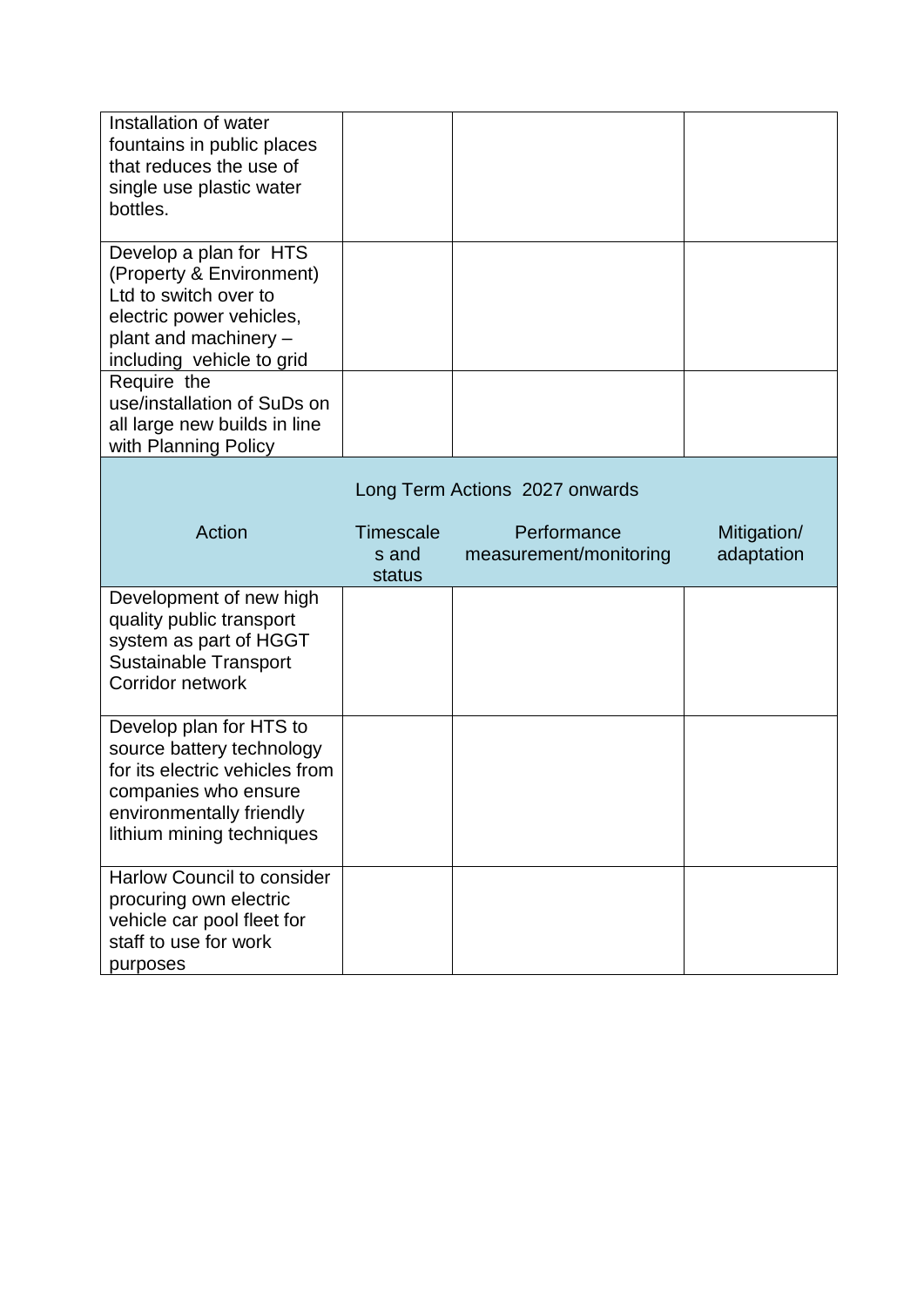# 3.4 **Community leadership**

The current and future actions within the Community Leadership work stream are as below

| <b>Community Leadership</b>                                                                                                                                |                                 |                                       |                           |  |
|------------------------------------------------------------------------------------------------------------------------------------------------------------|---------------------------------|---------------------------------------|---------------------------|--|
| Short Term Actions 2021-2023                                                                                                                               |                                 |                                       |                           |  |
| Action                                                                                                                                                     | <b>Timescales</b><br>and status | Performance<br>measurement/monitoring | Mitigation/<br>adaptation |  |
| Actively promote<br>schemes to encourage<br>children to walk to school<br>such as the Walking Bus<br>initiative and School<br>Streets.                     |                                 |                                       |                           |  |
| Increase the levels of<br>cycling and walking as<br>methods of<br>transportation through<br>upgrades to the cycling<br>network and promotional<br>activity |                                 |                                       |                           |  |
| Actively work with local<br>stakeholders to reduce<br>the use of single use<br>plastics/single use items                                                   |                                 |                                       |                           |  |
| Actively work with<br>stakeholders and the<br>public to promote the<br>message of reducing<br>waste                                                        |                                 |                                       |                           |  |
| Work with community<br>groups to promote and<br>assist in tree planting<br>schemes                                                                         |                                 |                                       |                           |  |
| Develop plan for the<br>Council's procurement<br>policies to include a<br>requirement for<br>contractors to meet<br>emissions targets.                     |                                 |                                       |                           |  |